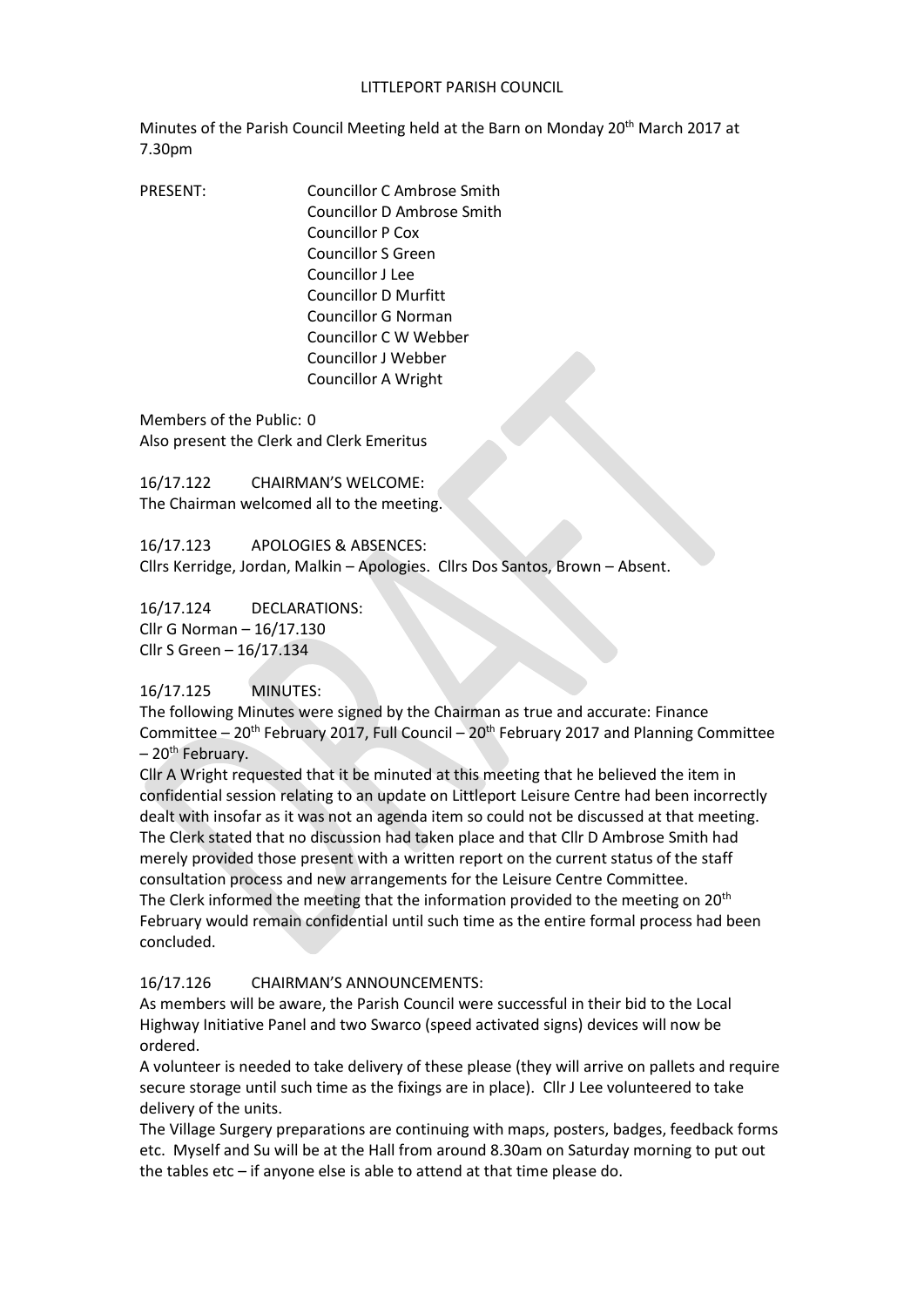# 16/17.127 FINANCE COMMITTEE RECOMMENDATIONS:

The recommendations of the Finance Committee which took place immediately prior to this meeting of the full council were accepted.

#### 16/17.128 CLERK'S FOLLOW UP DIARY:

#### Celebration Lights Committee

Having spoken to the Chair of the above Committee, she informs me that they have been awaiting delivery of a special security lock for the new container storage unit hence why the lights have remained in situ for so long. If they are not down by the time of this meeting they will be taken down this week and taken to the storage unit where they will be checked for damage and then PAT tested [by Cllr Lee]. It is the Committee's intention to purchase new lights this year to replace and supplement those that they have.

A full audit of the lighting points/cables will be carried out in the near future and the results of the findings will be passed through to CCC for repairs to be carried out to the damage resulting from Balfour Beatty's works last summer.

# 16/17.129 ThePORT – REQUEST FOR FINANCIAL ASSISTANCE

A request had been received by the Parish Council to financially assist ThePORT during the Leisure Centre's transition period (from old building to new building). Until such time as the hire charges and arrangements for the new Leisure Centre are finalised ThePORT are unable to apply for grant funding from the usual sources (a venue needs to be stated and this is not possible at this time).

A breakdown of ThePORT's income and expenditure had been provided to all members of the Council and following discussion, it was AGREED that financial assistance be granted to ThePORT on a drawdown basis. The maximum sum available to ThePORT for the financial year ending 31<sup>st</sup> March 2017 would be £500.

The Clerk was instructed to convey this information to ThePORT.

# 16/17.130 VILLAGE HALL - QUOTATIONS

The Clerk distributed hard copies of the quotations received for the works required at the Village Hall. Unfortunately one contractor had withdrawn from the process so only two physical quotes had been received. A suggestion had been put forward concerning an alternative method of carrying out the works and it was AGREED that those contractors who had submitted quotations would be contacted to provide updated quotes covering this alternative proposal. The Chairman AGREED to provide the Clerks with appropriate wording to be sent to the contractors.

It was reported to the meeting that a number of questions had been raised over the ownership status of the Village Hall and the Chairman confirmed that documentation had been found to confirm that the Parish Council own the Village Hall in trust for the village. The documentation states that the Parish Council will not be able to sell the Village Hall.

It was AGREED that the Parish Council need to register this ownership in trust with the Land Registry as the property is currently not registered.

The Clerks were instructed to pursue this course of action.

# 16/17.131 CCTV – UPGRADE AND MAINTENANCE CONTRACT

The Clerk updated the meeting concerning the current status of the CCTV system and the enquiries that had been undertaken to ascertain costs for bringing the system up to date.

A company specialising in town CCTV had appraised the system and had provided a quotation which would ensure that the whole system would be 'future proofed'. An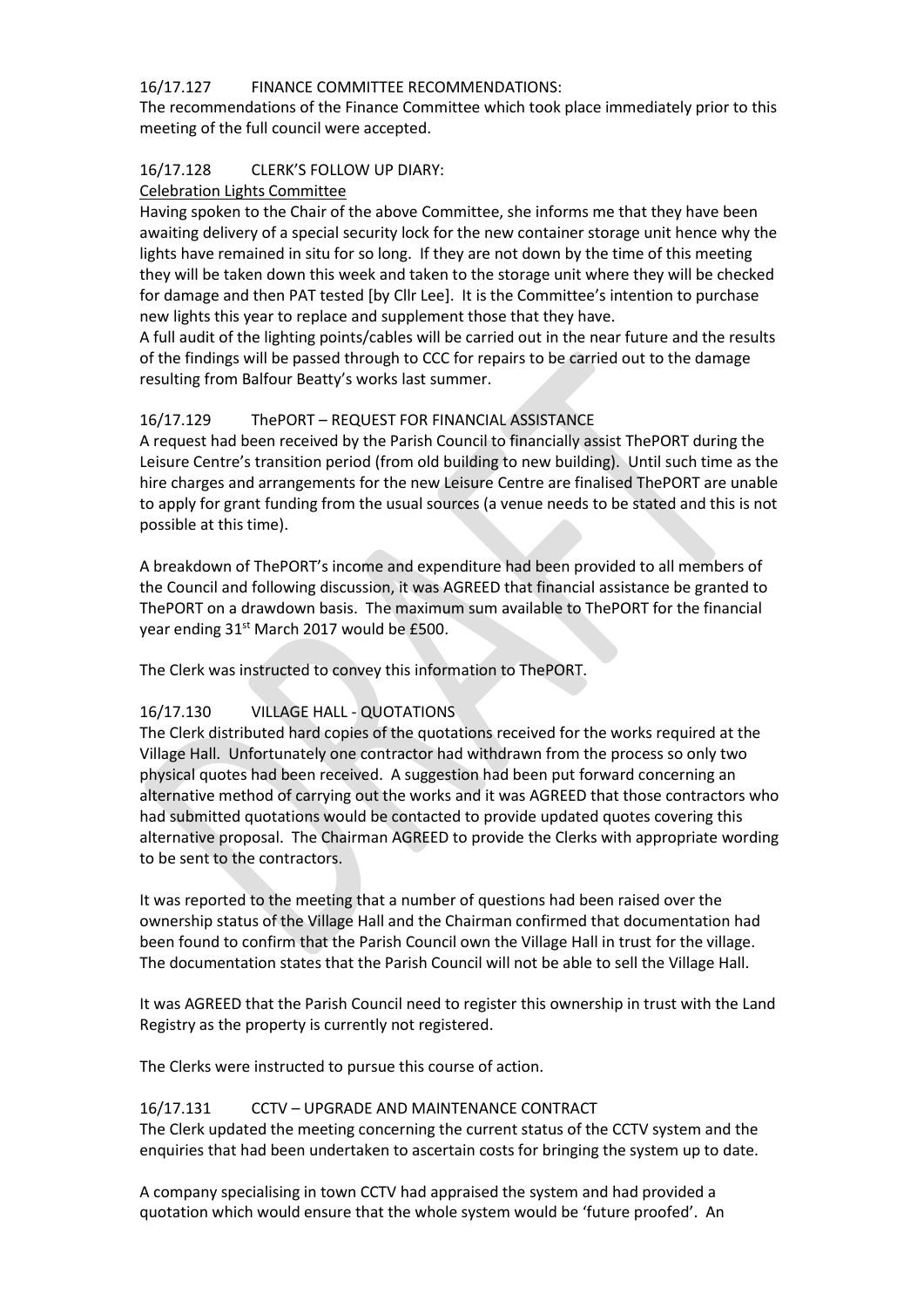application will be submitted to ECDC for the release of funds from S106 monies to cover the resultant costs but this was not expected to be in excess of £10,000.

#### 16/17.132 URBAN ART PROJECT – USE OF ASSET

Further to a presentation prior to this meeting where Sgt Priestley outlined the Urban Art project, the Parish Council are requested to allow this to be installed at the old toilet block on High Street and the small area of grass surrounding the same.

It was AGREED that the Parish Council agree to the project being sited on Parish Council land and being progressed ensuring that it was appropriate for the village and that any installation would evolve over time and would be subject to a "refresh cycle" to also ensure its relevance.

Sgt Priestley confirmed that he will continue working up the project in conjunction with the schools, ECDC and others and bring further plans back to the Parish Council for information in due course.

# 16/17.133 SCHOOLS PRESENTATION - FEEDBACK

All those members who had been able to attend the presentation by the Executive Head and Head of the new schools, Morgan Sindall and Atkins on 13<sup>th</sup> March felt that it had been a very positive session and all were looking forward to completion of the build and the opening of the schools in September.

#### 16/17.134 CITIZEN OF THE YEAR - NOMINATIONS

Three residents were nominated for Citizen of the Year, namely:

Mark Robinson (Motorcycle Club)

Jo Coe (ThePORT)

Elaine Lee (Food Bank and YANA)

All members present voted and the nominee who received the most votes will be contacted by the Clerk to ascertain whether they wished to accept the award. If they decline the person with the next highest number of votes will be approached.

# 16/17.135 COMMITTEE STRUCTURE – CONSULTATION PROCESS

Further to the Council meeting on 20<sup>th</sup> February where the Clerk had distributed papers concerning the proposed alteration to the Parish Council committee structure it was AGREED that the proposed new structure be adopted at the Annual Meeting on 15<sup>th</sup> May and that a trial of one year ensue whereupon its effectiveness (or otherwise) would be evaluated.

It was also AGREED that the quorate number for all Committees would be amended, as appropriate, to FIVE.

# 16/17.136 DISTRICT COUNCILLORS REPORT:

Cllr D Ambrose Smith updated the meeting concerning the Service Plans for a large number of departments had been presented to the Regulatory Services Committee at ECDC earlier in the day. Copies of these services plans were given to the Clerk and will be kept in the office in case any member wishes to read them.

Waste services would be moving away from Veolia to East Cambs Trading Company from 1st April 2018. Most staff would be subject to TUPE across to the trading company.

Cllr Cox informed the meeting that the IT system was still going through an upgrade process and that a new manager should be in post by the end of April.

16/17.137 COUNTY COUNCILLORS REPORT: No report received.